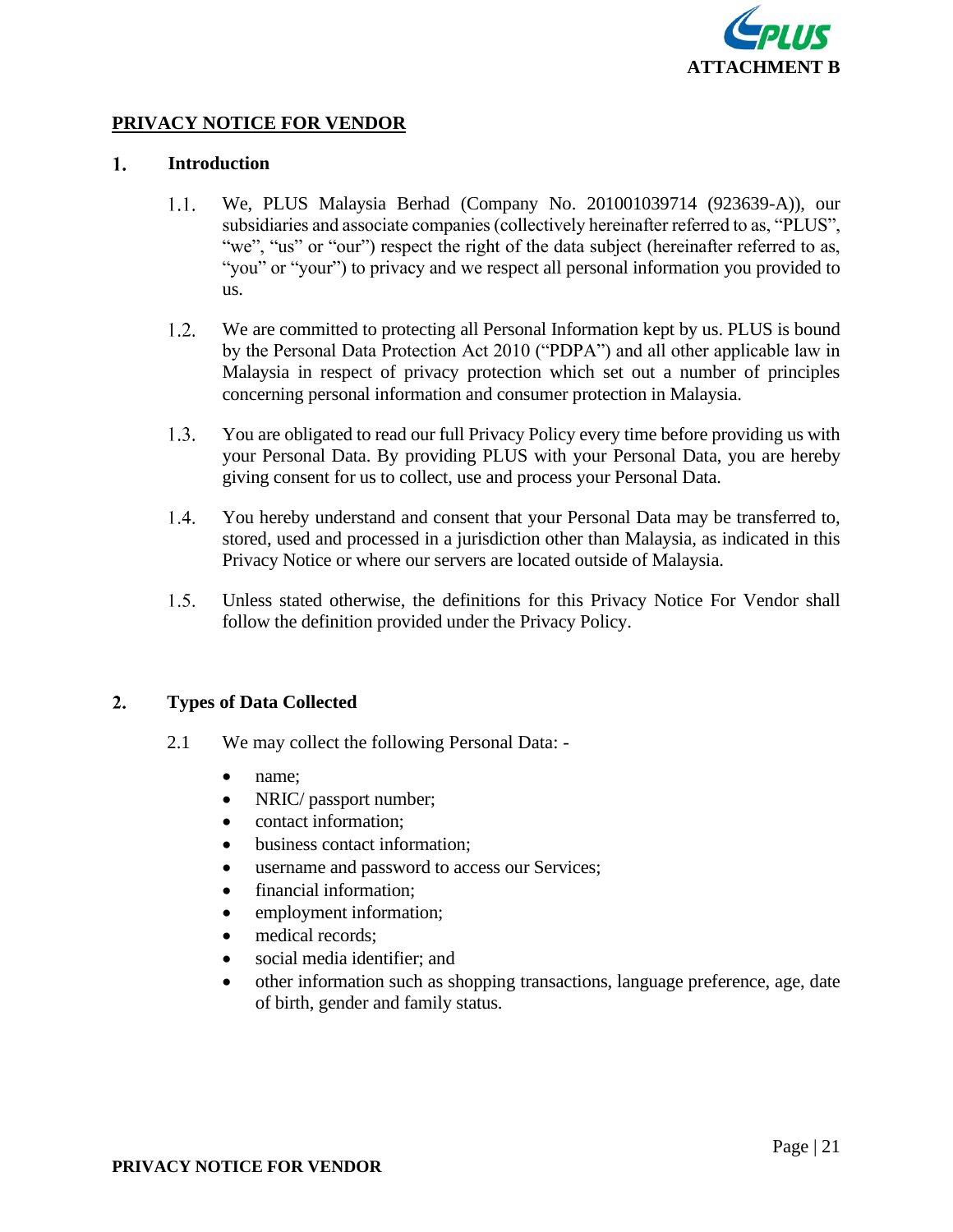

- 2.2 We may also obtain your personal information from publicly available information systems and reporting agencies in connection with our contract with you.
- 2.3 Unless stated otherwise, it is compulsory for you to provide us with the Personal Data as per requested in the relevant application and registration form. However, please be informed that if you choose to withhold, withdraw or limit consent for us to process your Personal Data, we may not be able to continue our commercial relationship with you and we reserve the right to reject your application to be our Vendor
- 2.4 The types of data collected stated in Paragraph 2.1 above is non-exhaustive and may vary as deemed necessary by PLUS.

# $3.$ **Sensitive Personal Data**

- 3.1 Where required under the Malaysian laws, PLUS will obtain consent from you before we process your sensitive personal information.
- 3.2 PLUS will process personal information or sensitive personal information without your consent only in those limited circumstances as permitted by Malaysian law.

#### **Source of Data**  $\overline{4}$ .

- 4.1 In addition to the Personal Data you provide to us directly, we may collect your Personal Data from a variety of sources such as:
	- when you fill up PLUS application forms, registration forms or other forms;
	- when you provides PLUS with any inquiries, feedbacks, complaints or claims;
	- from publicly available sources such as directories;
	- from your interaction with us through our social media pages, such as following, commenting, liking or messaging us on such pages;
	- when you interact and communicate with us at any events,  $\Theta$  activities or correspondences;
	- from our various entities or divisions as well as our related, associated or affiliated companies (this includes entities within the PLUS Group of Companies);
	- from our due diligence service providers;
	- by visiting, interacting and communicating with us and using our services on our online platform your Personal Data may also be collected from cookies, web beacons, GPS and other technical methods which may involve the transmission of Personal Data either directly to us or to another Authorised Third-Party by us to collect information on our behalf used on the online platform.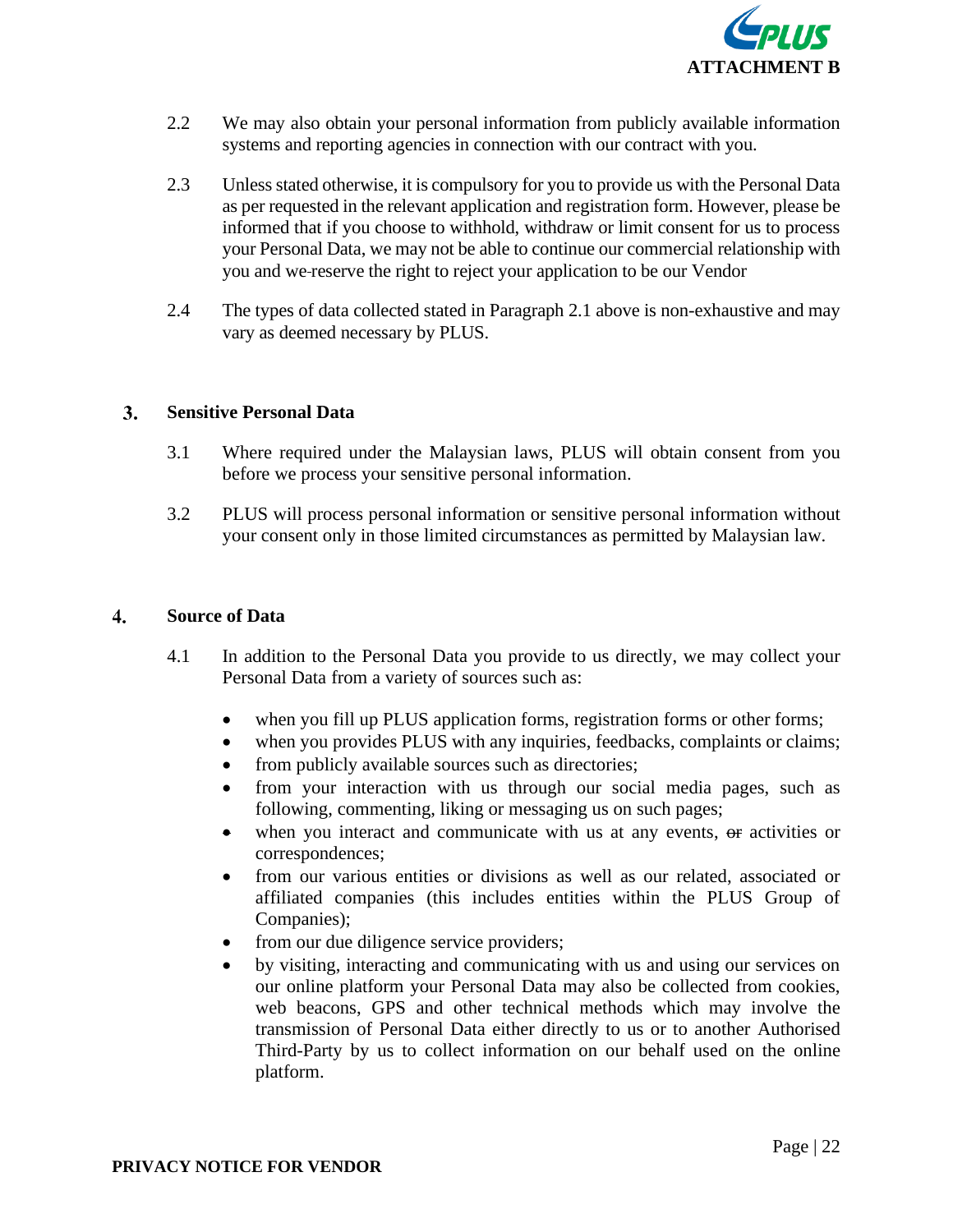

4.2 Our online platform may be linked to Third-Party Sites. This Privacy Notice does not apply to such Third-Party Sites as those sites are outside of our control. If you choose to access Third-Party Sites using the links provided, the operators of these sites may collect your personal information. You are obligated to read and consent to the privacy policies of these Third-Party Sites before submitting any personal information. We shall not be held responsible legally or otherwise for the activities, privacy policies or levels of privacy compliance of these Third-Party Sites.

# $5.$ **Data Usage Purpose**

- 5.1 We require this information to understand your needs and provide you with a better service, and in particular for the following reasons:
	- to assess and process your application and registration as Vendor;
	- to assess suitability to engage in a business transaction;
	- to communicate with you such as about products and services of PLUS etc.;
	- to provide Services to you;
	- to process your payment transactions;
	- to respond to your inquiries;
	- to administer your participation in contests and tender exercises such as to access and process your quotation, request for quotation and tender submission;
	- to conduct internal activities;
	- to conduct market surveys and trend analysis;
	- to provide you with information on products and services of PLUS;
	- to process and investigate any claims made by you;
	- for investigation of complaints and suspected suspicious transactions;
	- for other legitimate business activities of PLUS;
	- for purposes of detection, prevention and prosecution of crime whether within or outside of Malaysia;
	- to manage risk **s**uch as commercial related risk, non-compliance risk, procurement risk etc.;
	- to comply with legal or regulatory requirements or as authorized by legal or regulatory requirements both within and outside of Malaysia; and
	- for such other purposes in relation to your contract with PLUS.
- 5.2 If you do not consent to us processing your Personal Data for the Purposes stated in Paragraph 5.1 above, please notify us using the Contact Details stated in Paragraph 12 below.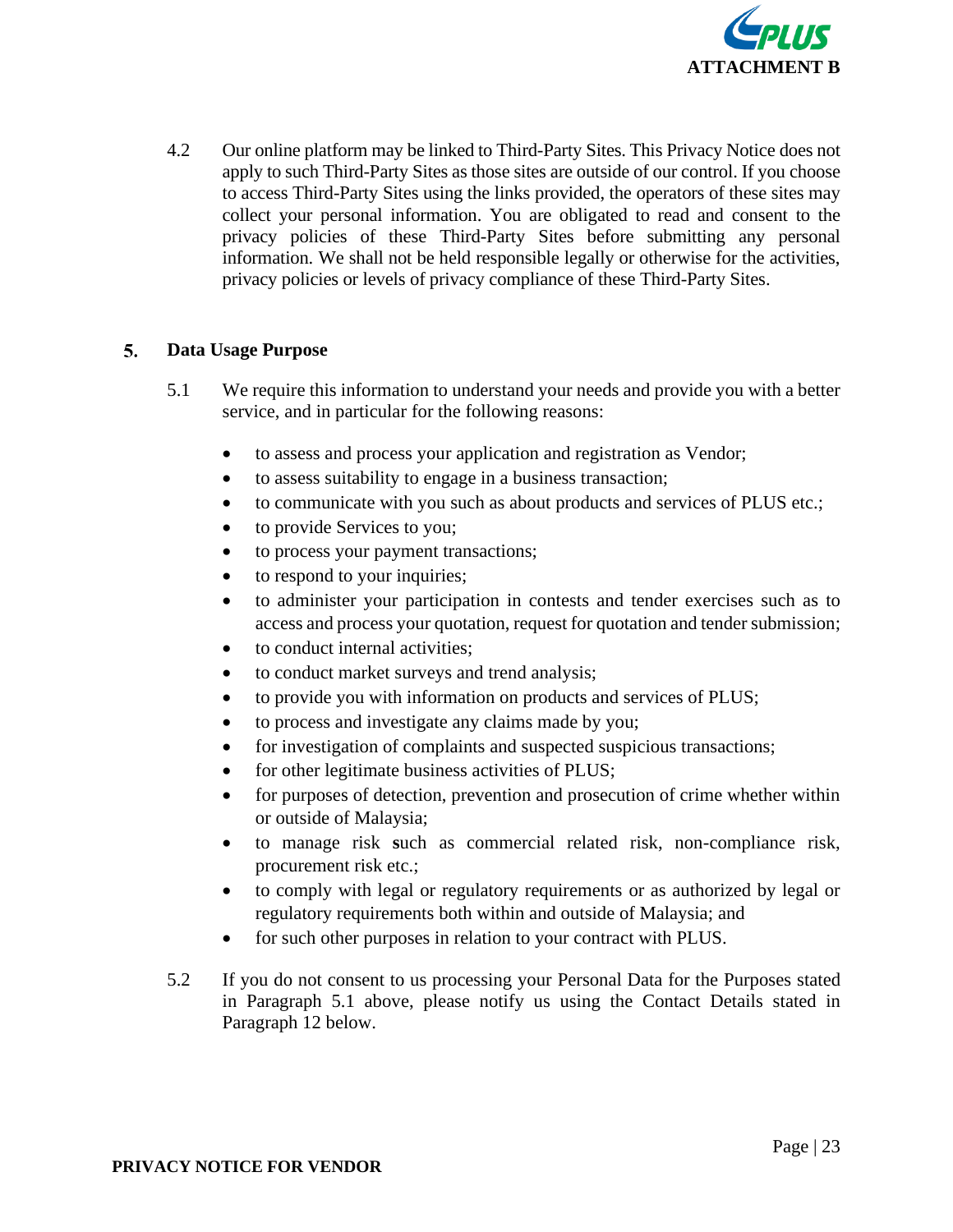

# 6. **Disclosure of Personal Data**

- 6.1 We may need to share your personal information with Authorised Third Parties who perform services on our behalf. We do not authorise the Authorised Third Parties to use or disclose the information except as necessary to perform certain services on our behalf or to comply with legal requirements. We require the Authorised Third Parties by contract to appropriately safeguard the privacy and security of personal information they process on our behalf.
- 6.2 We may disclose your personal information if required to do so by law or in good faith, if such action is necessary to:
	- comply with any requirement from Government bodies, regulatory bodies, law enforcement agencies, court orders or legal process; or
	- protect and defend the rights or property of the PLUS Group of Companies and their users.
- 6.3 We might sell or buy companies, subsidiaries, or business units as we continue to develop our business. In such transactions, your information may be disclosed to third parties involved in the transactions.

# 7. **Rights and Choices**

- 7.1 If you would like to may make any inquiries, complaints, access or correction requests or request for us to limit the processing of your Personal Data relating to the Data Usage Purpose as provided under Paragraph 5 above, please contact us using the Contact Details in Paragraph 12.
- 7.2 We reserve the right to impose a fee for access of your Personal Data in the amounts as permitted under law. In respect of your right to access and/or correct your Personal Data, we have the right to refuse your request to access and/or make any correction to your Personal Data for the reasons permitted under law, such as where the expense of providing access to you is disproportionate to the risks to your or another person's privacy.
- 7.3 Where you elect to limit our right to process your Personal Data, you may contact us in writing at our email address in Paragraph 12 below.
- 7.4 If you do not wish for your Personal Data to be collected via cookies on the online platform, you may deactivate cookies by adjusting your internet browser settings to disable, block or deactivate cookies, by deleting your browsing history and clearing the cache from your internet browser.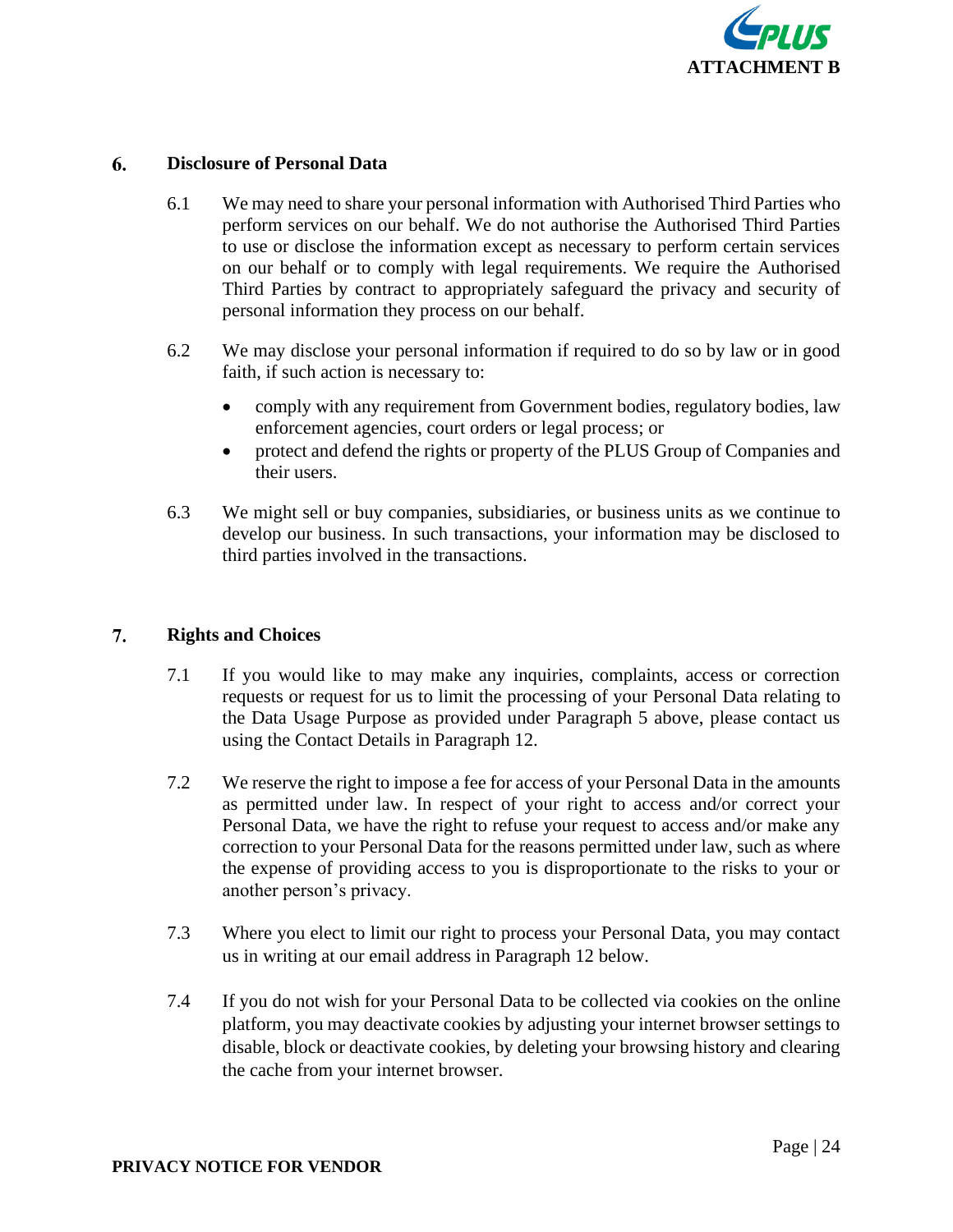

# 8. **Personal Data from Minor and Other Person**

- 8.1 In the event Personal Data of minors (individuals under eighteen (18) years of age) is provided to us, you, as their parent or legal guardian hereby consent to the processing of the minor's Personal Data and personally accept and agree to be bound by this Privacy Notice and take responsibility for his/her actions.
- 8.2 In some circumstances you may have provided Personal Data relating to other persons such as your spouse, family members or friends and in such circumstances you represent and warrant that you are authorised to provide their Personal Data to us and you have obtained their consent for their Personal Data to be processed and used in the manner as set forth in this Privacy Notice.

# 9. **Retention and Disposal of Personal Data**

- 9.1 The Personal Data collected will be retained by us for the duration permitted/required under Malaysian law, which may extend to the period after termination of your contractual relationship with us.
- 9.2 Where the Personal Data is no longer necessary, such Personal Data will be disposed according to PLUS's data disposal related policy and procedure unless the laws in Malaysia requires it to be archived in the public interest.

# 10. **Data Security**

We ensure the security of Personal Data as follows:

- sufficient security control system by combining electronical and physical access control, firewall technology and other reasonable security steps to protect the security and privacy of your Personal Data;
- our Personnel only has access to your Personal Data on a "need to know" basis; and
- our Authorised Third-Party has put in place the appropriate security measures as per our contract with them.

# 11. **Further Amendments and Conflict**